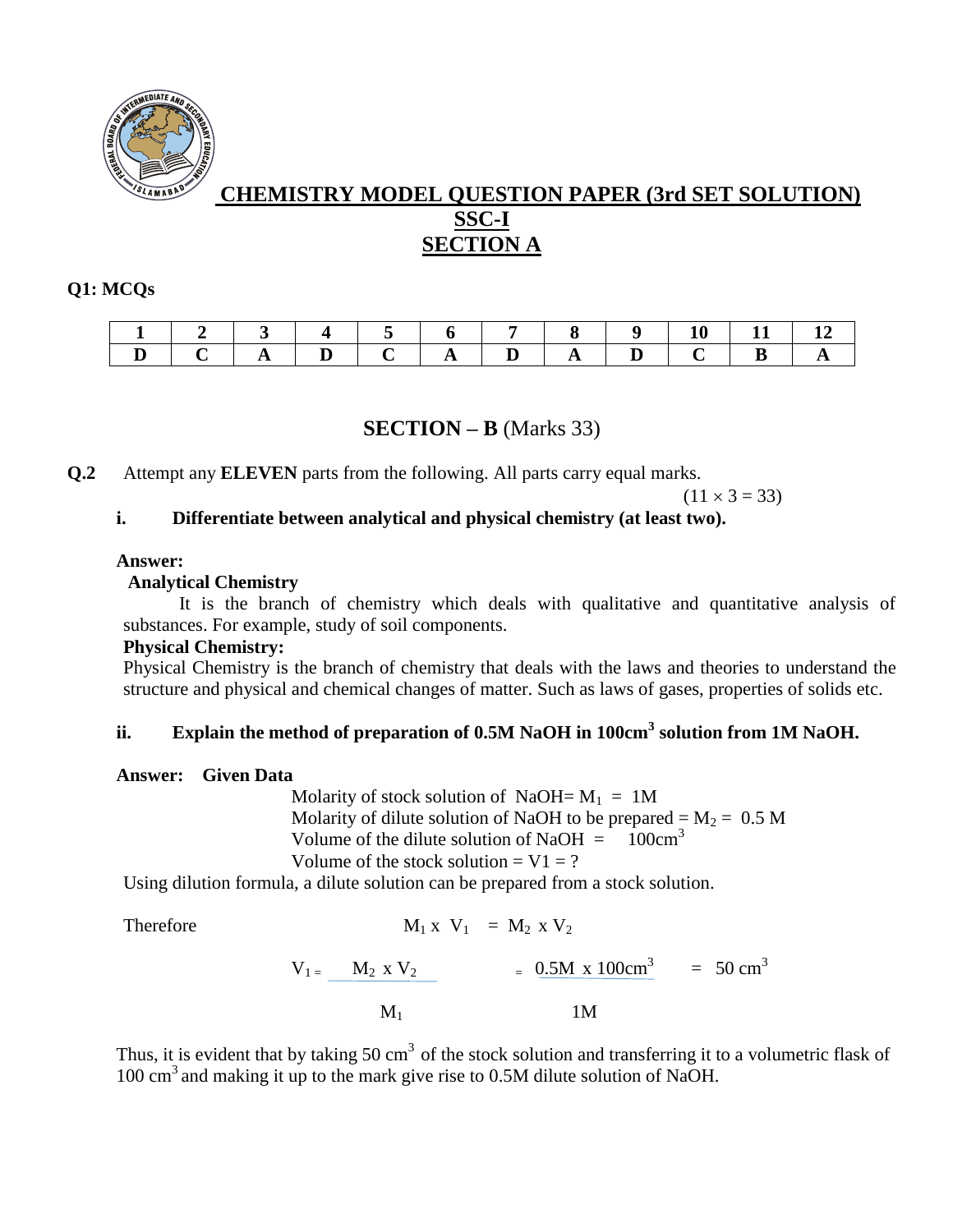#### **iii. Draw the structure of isotopes of chlorine.**

**Answer: Isotopes of Chlorine**



## **iv. Briefly explain octet and duplet rule with example.**

## **Answer:**

#### **Duplet Rule**

The tendency of atoms to acquire two electron configurations in their valence shell during chemical bonding is called duplet rule.



Each hydrogen share one electron so in a molecule it becomes two electrons.

#### **Octet Rule:**

The tendency of atoms to acquire eight electron configurations in their valence shell during chemical bonding is called octet rule. Most of the elements have incomplete octet, they form bond to complete their octet such as Nitrogen needs three electrons to complete its octets. So each N atom shares three unpaired electrons with another one to complete its octet.



## **v. Identify the characteristic of ionic compounds.**

#### **Answer: Properties of Ionic Compounds**

a) Ionic bond is a very strong bond, therefore, ionic compounds have high melting point.

- b) Ionic compounds form [crystals.](https://www.toppr.com/guides/chemistry/the-solid-state/close-packing-in-crystals/)
- c) Ionic compounds do not conduct electricity in a solid-state but they do conduct electricity in the molten state.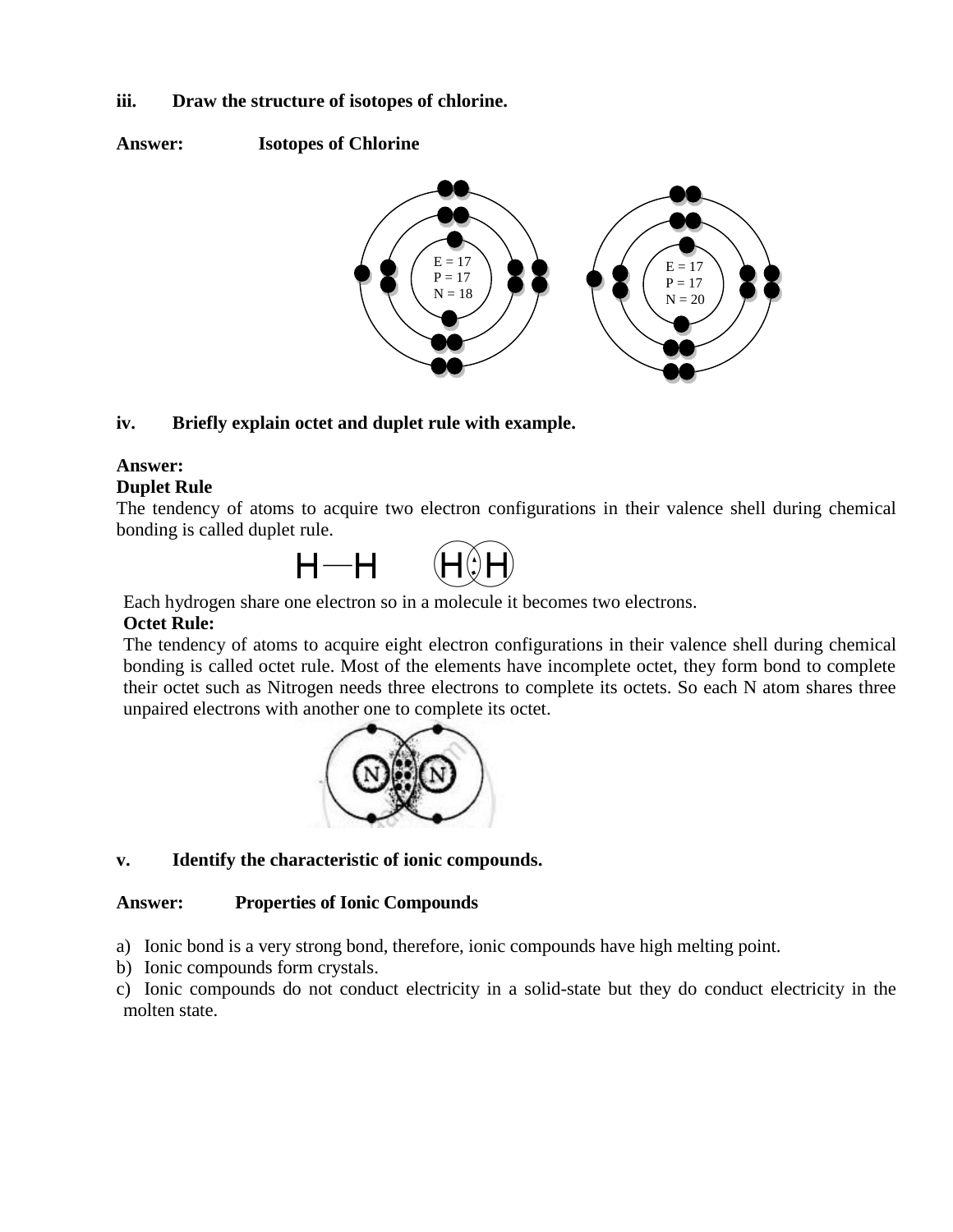## **vi. Demonstrate diffusion and effusion of the gasses with the help of examples.**

## **Answer:**

## **Diffusion:**

Diffusion is defined as spontaneous mixing up of molecules by random motion to form a homogeneous mixture. Diffusion occurs due to difference in concentration.

**Examples:** We can smell perfume because it diffuses into the air.

## **Effusion:**

The escape of molecules of gases through a tiny hole is called effusion. For example when a tyre gets punctured, air effuses out.

## **vii. Differentiate between saturated and unsaturated solutions (at least two).**

## **Answer:**

| S.No | <b>Unsaturated Solution</b>                   | <b>Saturated Solution</b>                 |  |
|------|-----------------------------------------------|-------------------------------------------|--|
| 01   | Unsaturated solutions are solutions in        | Saturated solutions are the solutions in  |  |
|      | which the amount of dissolved solute is       | which the amount of dissolved solute at a |  |
|      | less than the saturation point of the solvent | specific temperature is equal to the      |  |
|      | at a specific temperature.                    | saturation point of the solvent.          |  |
| 02   | More solutes can be dissolved at the same     | More solutes cannot be dissolved at the   |  |
|      | temperature.                                  | same temperature.                         |  |

## **viii. Describe the formation of solution by mixing solid into gases with example.**

**Answer:** Solid particles released into the air get mixed with air forming a solid-gas solution. For example, carbon particles from different sources released into the air such as smoking.

# **ix. State the common rules for assigning the oxidation number.**

# **Answer:**

# **Common Rules For Assigning Oxidation Number**

- a. The oxidation number of elements in a free or uncombined state is always zero. For example, the oxidation state of all free state elements like  $Cl_2$ ,  $H_2$ ,  $Zn$ , Na, and Mg, etc are zero.
- b. The oxidation number of a single ion is the same as the charge on ions. For example**,** the oxidation states of Na<sup>+</sup>,Ca<sup>+2</sup>,Cl<sup>-</sup>, Al<sup>3+</sup>, and S<sup>2-</sup> are (+1),(+2),(-1),(+3), and (-2) respectively.
- c. The oxidation number of hydrogen in all of its compounds is  $(+1)$ , but if hydrogen is linked with metals, then the oxidation state of hydrogen is seen as (-1). For example, in HCl, the oxidation number of hydrogen is  $(+1)$ .
- d. The oxidation number of each of the atoms in a molecule is counted individually and their algebraic sum is zero. For example, In  $KClO<sub>3</sub>$ .

```
Using formula:
KClO<sub>3</sub>+1 + x - 2x = 3 = 0X = 5Hence, oxidation state of Cl is +5. And of KClO<sub>3</sub> is zero.
```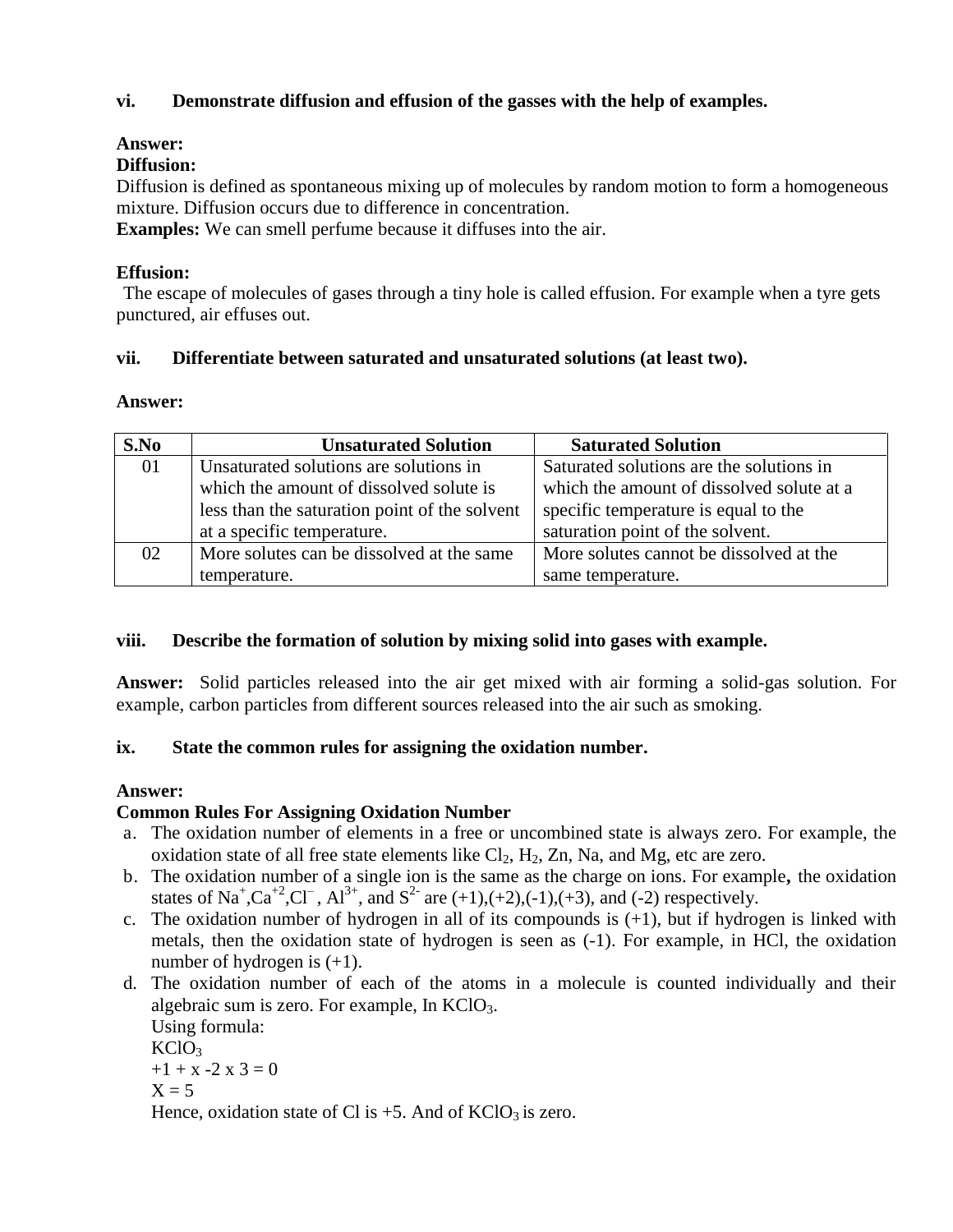#### **x. List three uses of electrolytic cells.**

## **Answer:**

## **Uses of electrolytic cell**

- a. Electrolysis is used in the extraction of metals from their ores.
- b. It is used for refining certain metals such as copper and zinc.
- c. Electrolysis is used for the manufacture of chlorine gas.
- d. Electrolysis is used for electroplating many things we use every day.

## **xi. Write down the oxidation and reduction reaction in voltaic cell at Anode and Cathode.**

## **Answer: Reactions in Voltaic Cell Reaction at the Anode:**

Zn/ZnSO<sup>4</sup> half cell, oxidation reaction occurs at the anode.

 $Zn^{\circ}$  $Zn^{2+} + 2e^-$  (oxidation)

# **Reaction at the Cathode**

Cu/CuSO4 half-cell, reduction reaction occurs at the cathode.

 $Cu^{2+} + 2e^ \longrightarrow$   $Cu^{\circ}$  (reduction)

## **xii. Show how cations and anions are related to term metals and nonmetals.**

## **Answer:**

Metals have least number of valence electrons. Therefore, they always tend to lose electron forming cations. For example, Na has only one electron in its valence shell, so it will lose only one electron.

Na  $\longrightarrow$  Na<sup>+</sup> + 1e<sup>-</sup>

However, non-metals require least number of electrons to fill their valence shell, therefore, when they acquire electron (s), they form anions.

 $Cl + Ie^ \longrightarrow$   $Cl^-$ 

# **xiii. Briefly describe why alkali metals are not found in free state in nature.**

**Answer:** Alkali metals are highly reactive because of single valence electron with least ionization energy value. For example, if sodium metal is exposed to air, it reacts violently with the oxygen present in the air forming sodium oxide. That is the reason that Na is preserved in Kerosene oil to avoid contact with the air. Thus it is clear that all alkali metals form bonds with other elements to acquire stability and are not found in free state naturally.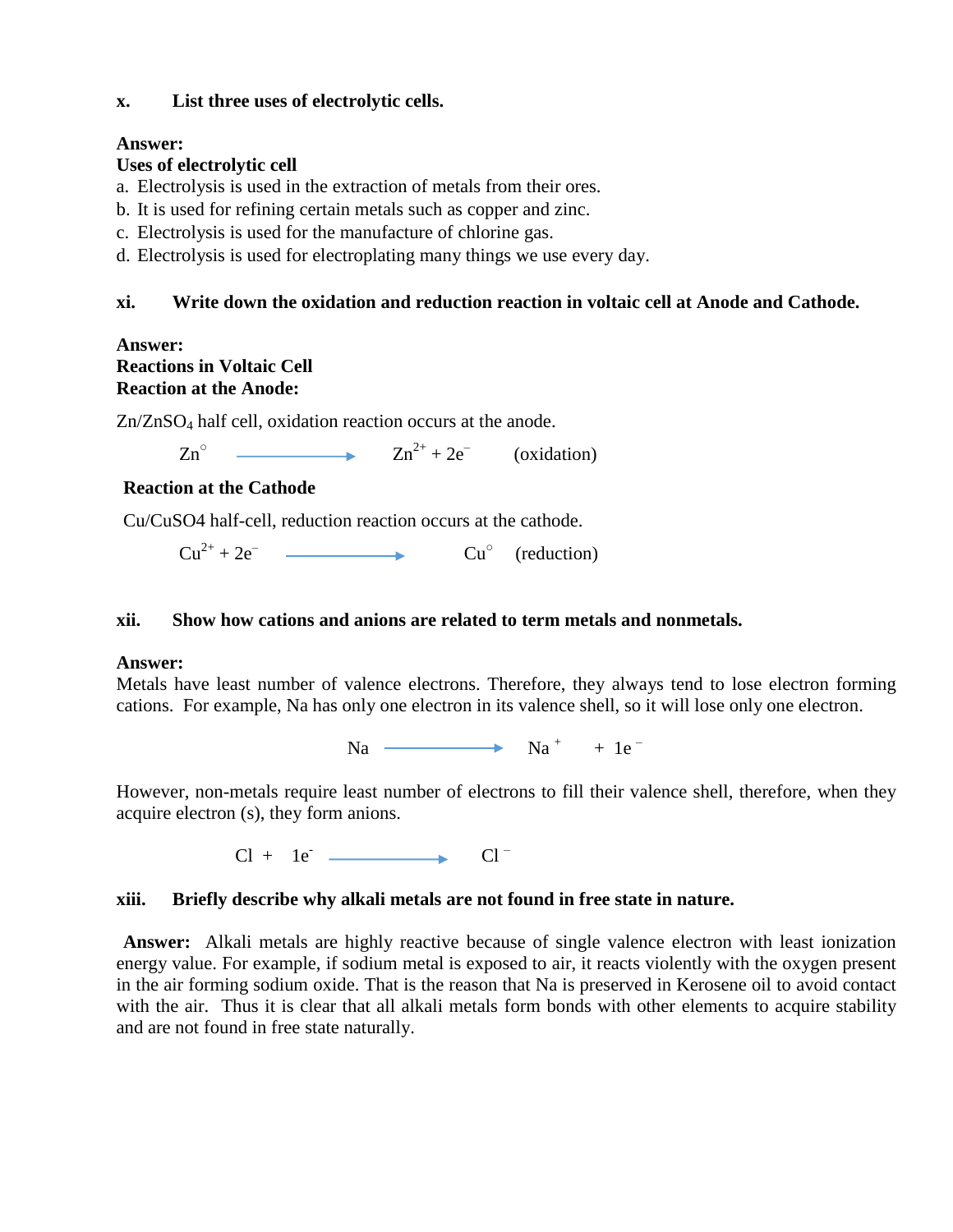#### **xiv. Tabulate soft and hard metals with suitable examples.**

#### **Answer:**

| <b>Soft Metals</b>                                | <b>Hard Metals</b>                       |
|---------------------------------------------------|------------------------------------------|
| Soft metals are those metals which can be cut     | Hard metals are those which cannot be    |
| and easy to dent, work, or cut without shattering | easily cut. Since hardness is the        |
| and affecting its malleability.                   | resistance to deformation. They exhibit  |
| Sodium metal is soft enough to be cut with a      | signs of high density and a tolerance of |
| knife. Potassium is also a soft metal. The        | high temperatures. Therefore, these      |
| cohesive forces between atoms of these metals     | metals have stable physical formation.   |
| are very weak. Thus the metals have a soft        | Metallic bond in such metals is          |
| texture.                                          | stronger as compare to the soft metals.  |
| Other examples of soft metal include gold,        | Examples of hard metals are Tungsten,    |
| silver, aluminum, lead etc.                       | Iridium, Chromium, Osmium.               |

## **xv. List the commercial value of silver, gold and platinum.**

#### **Answer:**

#### **Uses of Gold**

It is used as an ornamental metal, gold coins etc.

#### **Uses of Silver**

Alloys of silver with copper are widely used in making coins, silver-ware and ornaments.

#### **Uses of Platinum**

An alloy of platinum, palladium and rhodium is used as catalyst in automobiles as catalytic convertor.

## **SECTION - C**

**Q.3** a. Differentiate between oxidation and reduction in term of oxygen and hydrogen with equations.

#### **Answer:**

| Oxidation                                | <b>Reduction</b>                            |
|------------------------------------------|---------------------------------------------|
| Oxidation can be defined as addition of  | Reduction can be defined as addition of     |
| Oxygen.                                  | Hydrogen.                                   |
| $2Cu + O_2 \rightarrow 2CuO$             | $Cl_2 + H_2 \rightarrow 2HCl$               |
| Copper is oxidized in above reaction.    | Chlorine is reduced in above reaction.      |
| Oxidation can also be defined as removal | Reduction can also be defined as removal of |
| of Hydrogen.                             | Oxygen.                                     |
| $CH_4 + H_2 \rightarrow CO_2 + H_2O$     | $CuO + H2 \rightarrow Cu + H2O$             |
| Carbon is oxidized in above reaction.    | Copper is reduced in above reaction.        |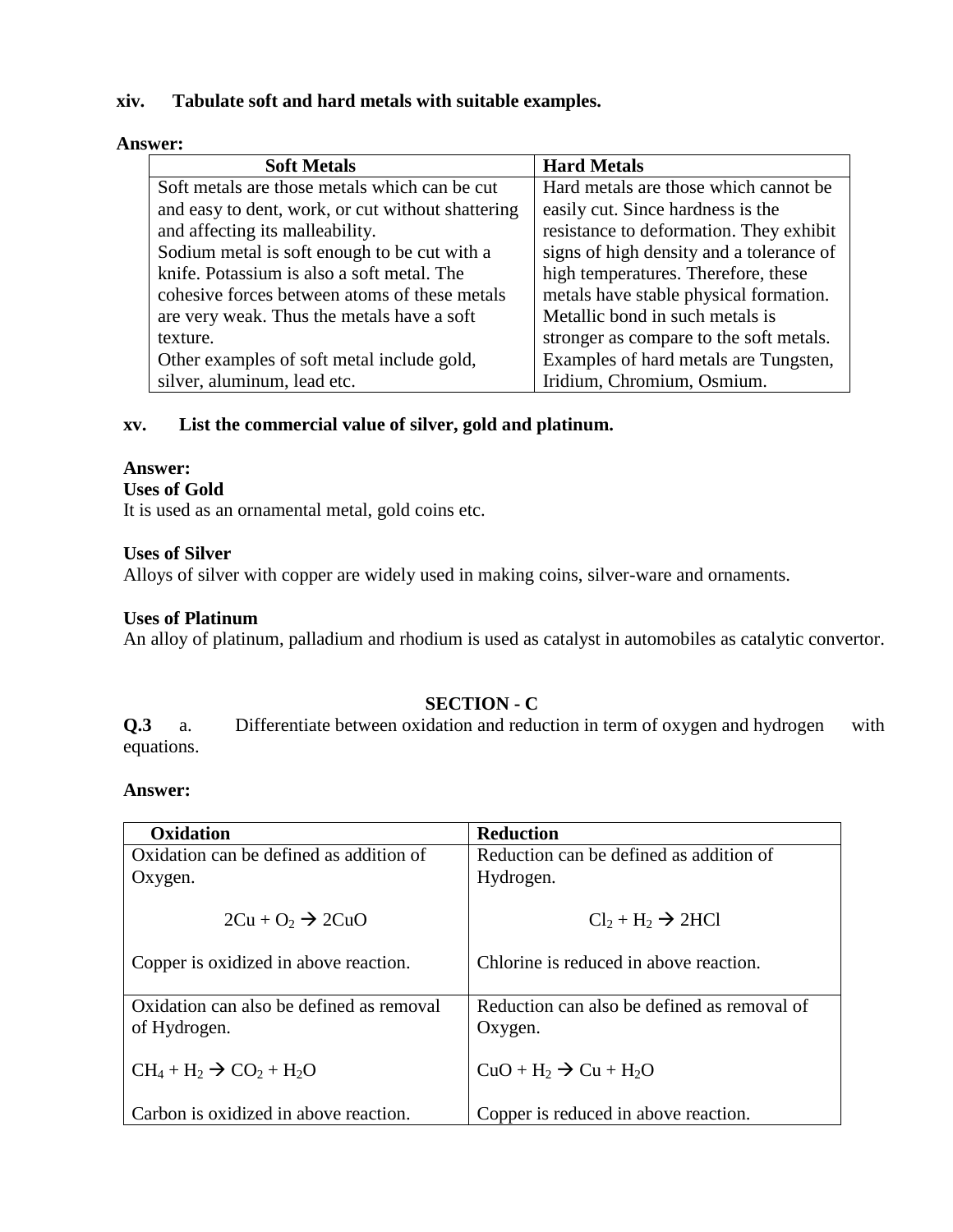**Q3 (b)** Identify the relationship between electronic configuration and the position of an element in the periodic table.  $_{19}K^{39}$ ,  $_{17}Cl^{35}$  and  $_{16}S^{32}$ .

# **Answer:**

# **<sup>19</sup>K 39**

Electronic Configuration:  $1s^2 2s^2 2p^6 3s^2 3p^6 4s^1$ Total No. of Shells  $=$  4 It belongs to period 4. Total No. of Electrons in valance shell  $= 1$ It belongs to group I-A.

# **17Cl<sup>35</sup>**

Electronic Configuration:  $1s^2 2s^2 2p^6 3s^2 3p^5$ Total No. of Shells  $= 3$ It belongs to period 3. Total No. of Electrons in valance shell  $= 7$ It belongs to group VII-A.

# **<sup>16</sup>S 32**

Electronic Configuration:  $1s^2 2s^2 2p^6 3s^2 3p^4$ Total No. of Shells  $= 3$ It belongs to period 3. Total No. of Electrons in valance shell  $= 6$ It belongs to group VI-A.

**Q4 (a)** Define empirical and molecular formula. Show the formation of empirical formula from molecular formula of the given compounds:  $C_6H_{12}O_6$ ,  $C_8H_{16}O_2$  and  $C_{12}H_{22}O_{11}$ .

# **Answer:**

# **Empirical Formula:**

Formula showing simple whole number ratio of atoms in the compound is called empirical formula. **Molecular Formula:**

Formula showing actual number of atoms in any compound is called molecular formula.

i) Molecular Formula:  $C_6 H_{12} O_6$ C : H : O  $6:12:6$  $1: 2:1$ Empirical Formula:  $C H<sub>2</sub> O$ 

ii) Molecular Formula:  $C_8 H_{16} O_2$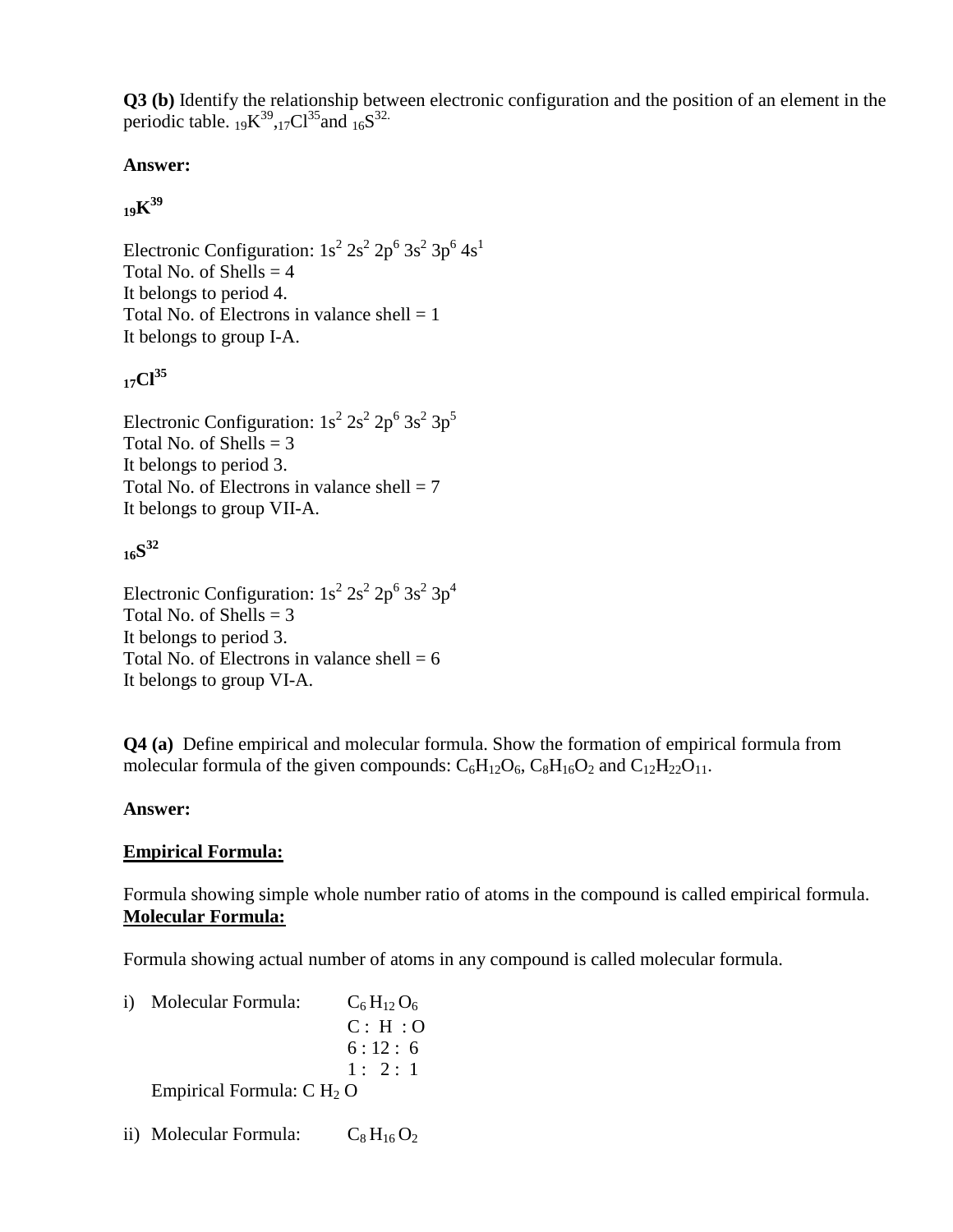|                                           | C: H: O                            |
|-------------------------------------------|------------------------------------|
|                                           | 8:16:2                             |
|                                           | 4:8:1                              |
| Empirical Formula: $C_4$ H <sub>8</sub> O |                                    |
| iii) Molecular Formula:                   | $C_{12}H_{22}O_{11}$               |
|                                           | C: H: O                            |
|                                           | 12:22:11                           |
|                                           | (Cannot be simplified any further) |
| Empirical Formula: $C_{12}H_{22}O_{11}$   |                                    |

**Q4 (b)** Compare the physical state of matter with regards to intermolecular forces between them.

| <b>SOLID</b>           | <b>LIQUID</b>               | <b>GAS</b>                      |  |  |
|------------------------|-----------------------------|---------------------------------|--|--|
| Particles have strong  | Particles have intermediate | Particles have weak             |  |  |
| intermolecular forces. | intermolecular forces.      | intermolecular forces.          |  |  |
| Due to strong          | Due to intermediate         | Due to weak intermolecular      |  |  |
| intermolecular forces, | intermolecular forces,      | forces, particles are far away. |  |  |
| particles are very     | particles are little far.   |                                 |  |  |
| close.                 |                             |                                 |  |  |
| Due to strong          | Due to intermediate         | Due to weak intermolecular      |  |  |
| intermolecular forces, | intermolecular forces,      | forces, particles move          |  |  |
| particles have fixed   | particles do not have fixed | randomly in all directions.     |  |  |
| position.              | positions.                  |                                 |  |  |

**Q5 (a)** Use the rule that "like dissolves like" Describe dissolution of KCl in water with the help of diagram.

#### **Answer:**

When KCl is put in water, it immediately splits into  $K^+$  and Cl  $\overline{\phantom{a}}$ .

$$
KCl \implies K^+ + Cl^-
$$

Water, H<sub>2</sub>O, is a polar molecule, and has partial positive  $\delta$  and negative charges  $\delta$ . The hydrogens on water are partially positive, and the oxygen on water is partially negative.

Since opposite charges attract each other. So the oxygen of the water molecules are attracted to the  $K^+$ , and the hydrogens are attracted to the Cl. The water actually surrounds the  $K^+$  and Cl so that the opposite charges are allowed to be close together to form hydrate and process is called hydration (solvation). That is why KCl is dissolved in water.